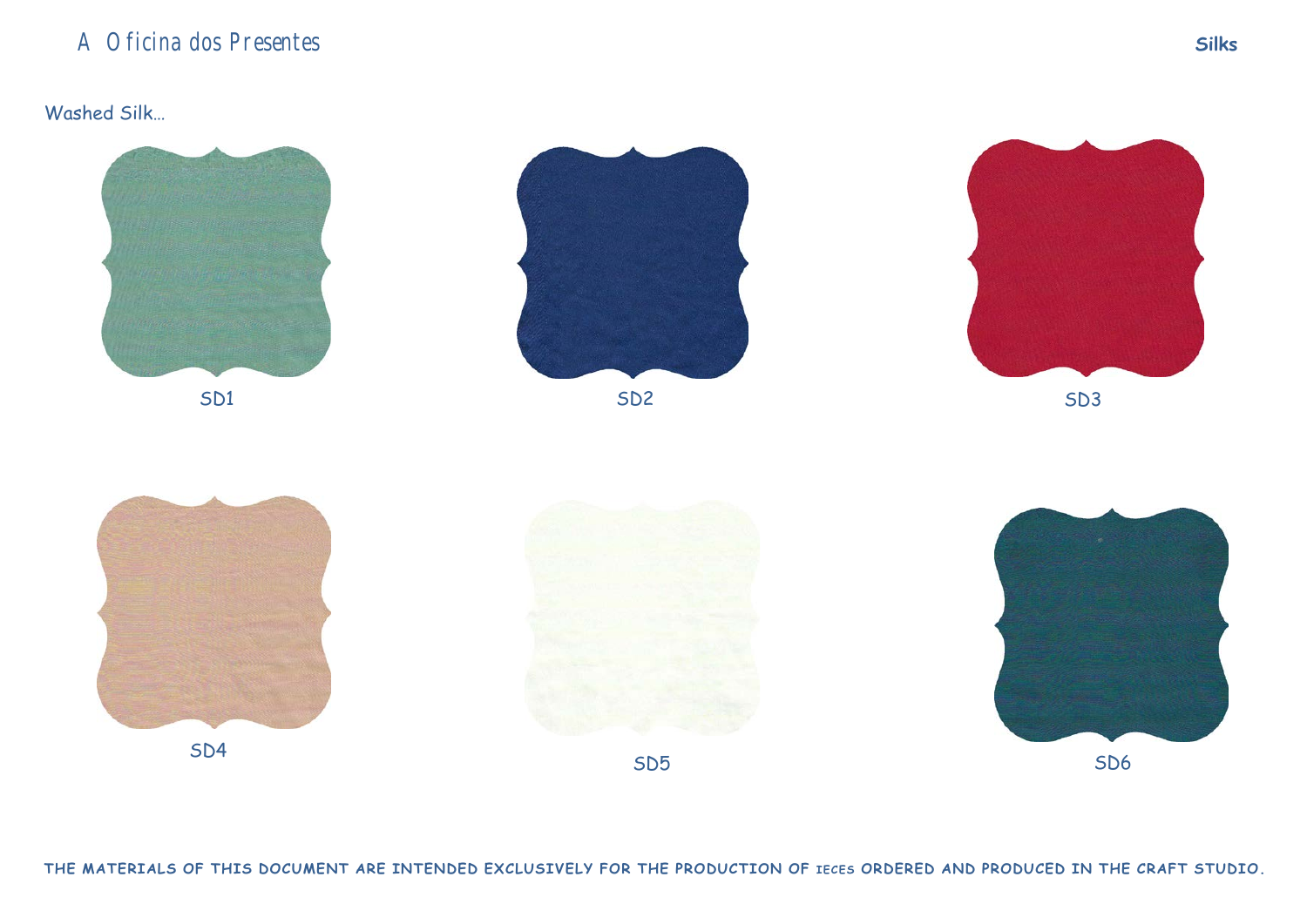## Shantung Silk…



THE MATERIALS OF THIS DOCUMENT ARE INTENDED EXCLUSIVELY FOR THE PRODUCTION OF IECES ORDERED AND PRODUCED IN THE CRAFT STUDIO.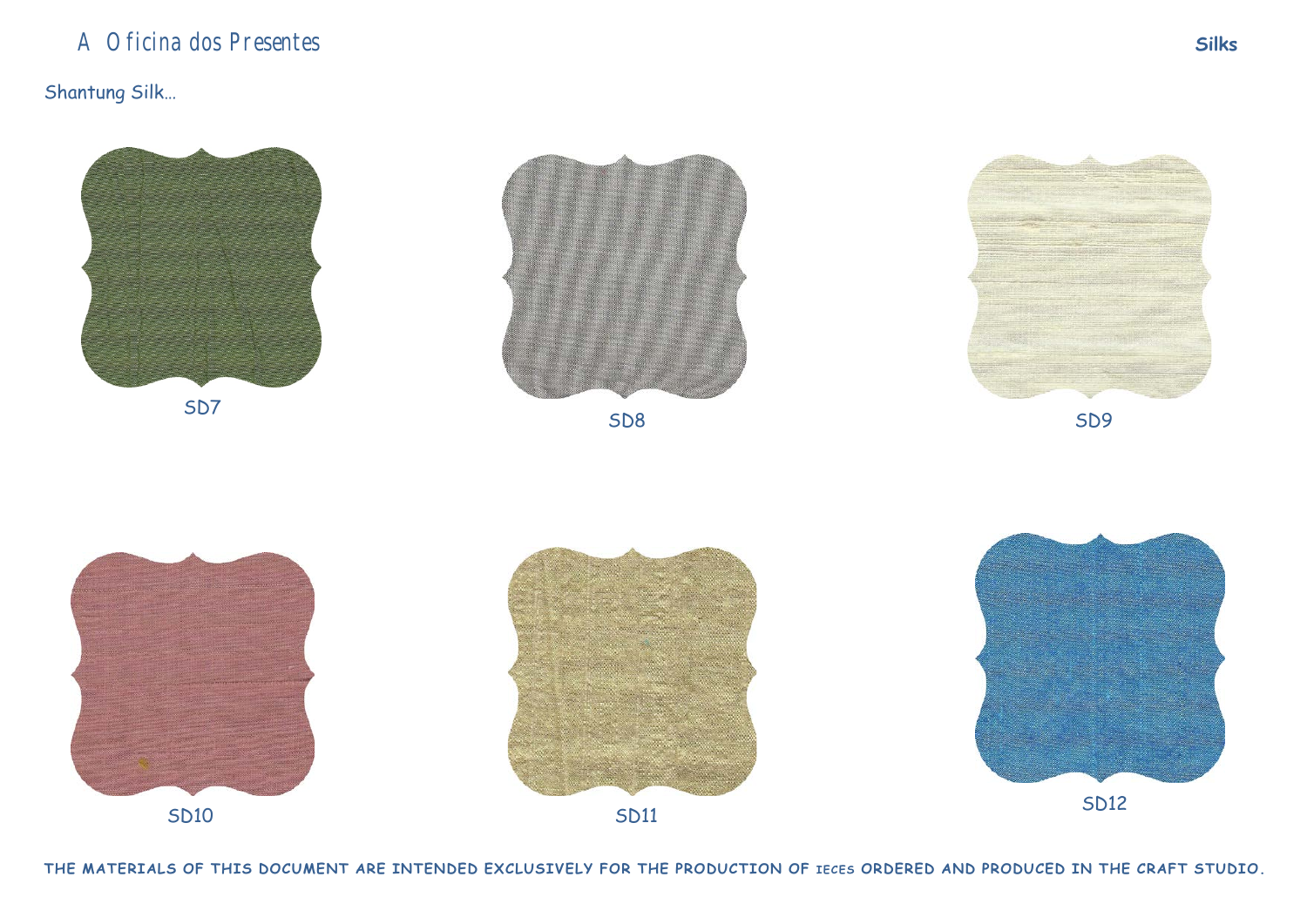

THE MATERIALS OF THIS DOCUMENT ARE INTENDED EXCLUSIVELY FOR THE PRODUCTION OF IECES ORDERED AND PRODUCED IN THE CRAFT STUDIO.